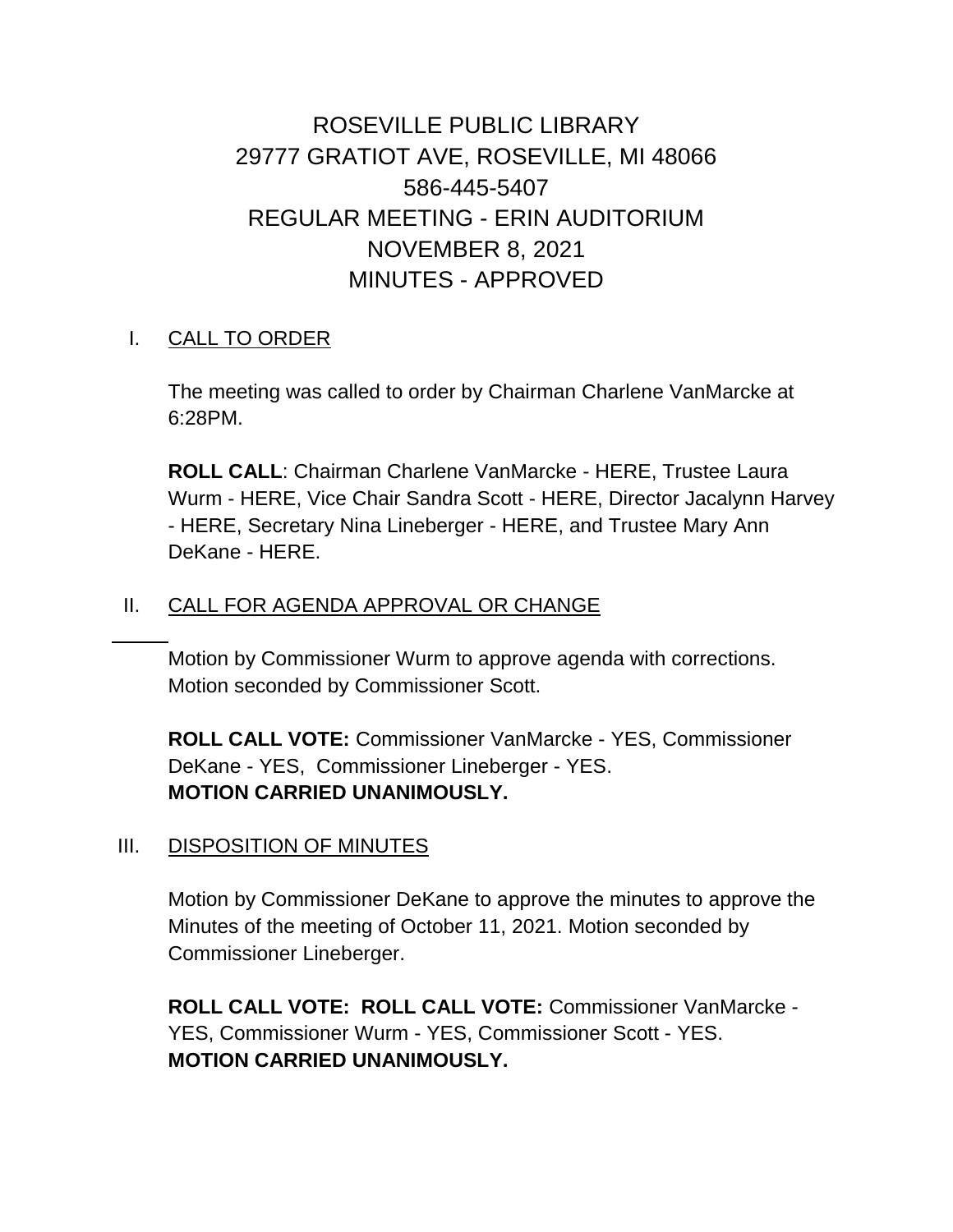### IV. HEARING OF THE PUBLIC

The hearings of the public are designated. The hearing of the public will be for any library business. Upon addressing the Commission, please state your name and address. Address the Chair. You are welcome to direct questions, input information and/or express opinions to the Commission. Anyone using inappropriate or threatening language will be called out of order, and will correct their language or end their comments. Limit your remarks to three (3) minutes. If time permits, we may allow you one additional time period to provide new information or answer questions from the Trustees. Anyone not adhering to these rules will be called out of order by the Chair.

# V. REPORT OF COMMITTEES OR THE DIRECTOR

- 1. Director's Report
	- a. Met with the City Manager to discuss library independence, beginning with three positions in the supervisor's union, 1917 AFSME.
	- b. Visited a homeschool group at Cornerstone Baptist, a local church, and spoke about being a librarian as a career.
	- c. Received an invitation to visit all classes at Patton Elementary.
	- d. The Library will be closed November 25-27 for Thanksgiving.
- 2. Donations Report
- 3. Library Statistics
	- a. Statistics are slightly down. It is looking like we are heading to mostly in person programming, though virtual is still offered.
- 4. Library Programs, Services, and Collections
	- a. There is a Friends meeting on 11/10/2021.
	- b. Battle of the Books on 11/13/2021, Teen DIY Bubblegum on 11/17/2021, and Holiday Appetizers with Mary Spencer on 12/6/2021.
	- c. Make and Take kits are still very popular, as well as STEM kits.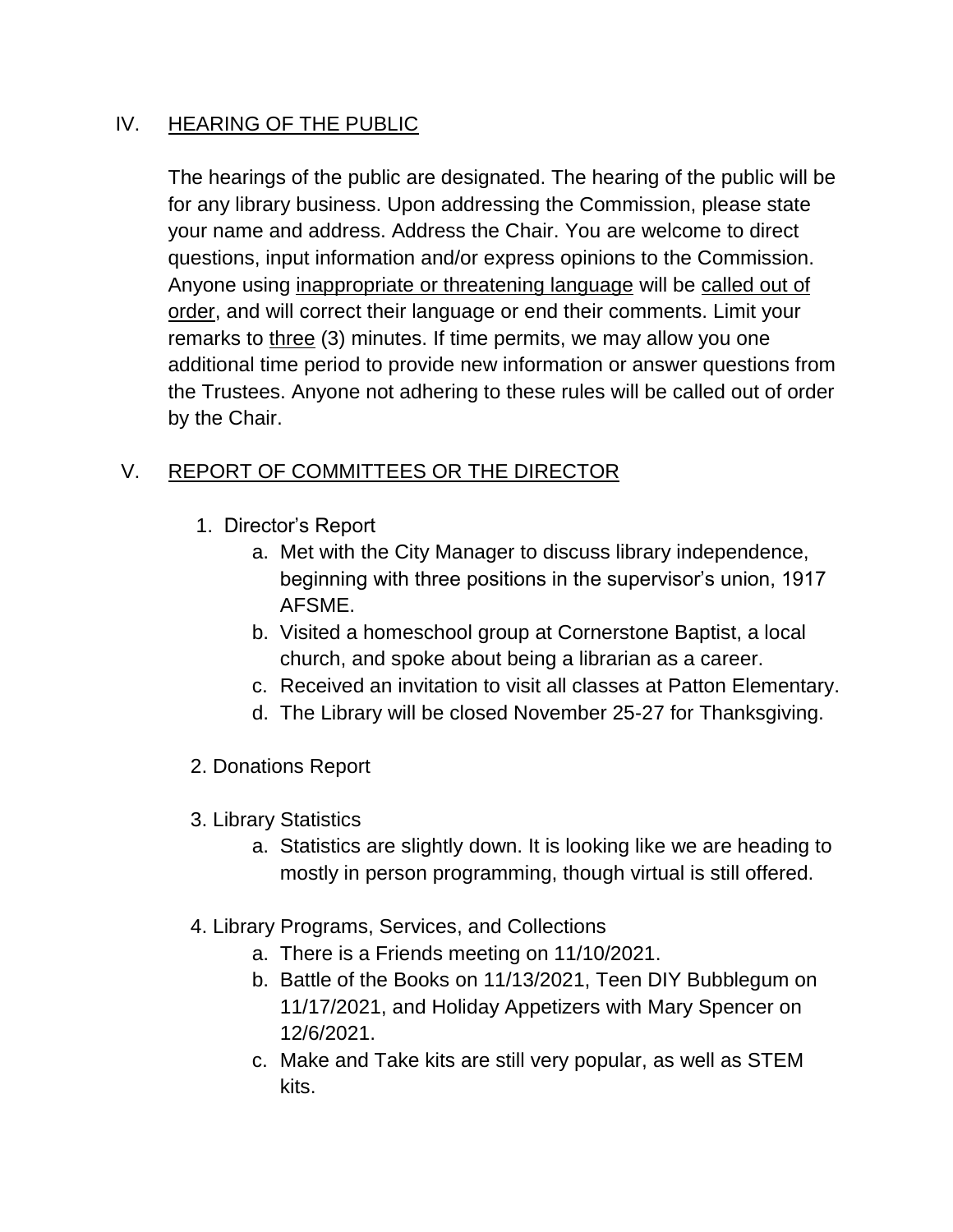- 5. Budget and Bills
	- a. Still saving for interior remodeling.
	- b. Director Harvey spoke with the City Controller and was informed that recent ARPA funds cannot be used for anything for the Library unless it directly benefits the City as their landlord.

Commissioner DeKane motioned to accept bills. Supported by Commissioner Wurm.

**ROLL CALL VOTE:** Commissioner VanMarcke - YES, Commissioner Scott - YES, Commissioner Lineberger - YES **MOTION CARRIED UNANIMOUSLY.**

## VI. SUBURBAN LIBRARY COOPERATIVE

1. The Library Network received a \$1.15 million grant to purchase M83TLC kits for kids to reduce the digital divide.The Cooperative received from that a \$10K grant to improve early literacy. \$8,800 will go towards books, the remainder will be used for grant writing.

### VII. COMMUNICATIONS

No Communications.

### VIII. UNFINISHED BUSINESS

- 1. Personnel
	- a. Terminated employment for Youth Services Coordinator effective 11/4/2021.
	- b. Director Harvey proposes that a current employee may be upgraded to this position.
- 2. Building and Grounds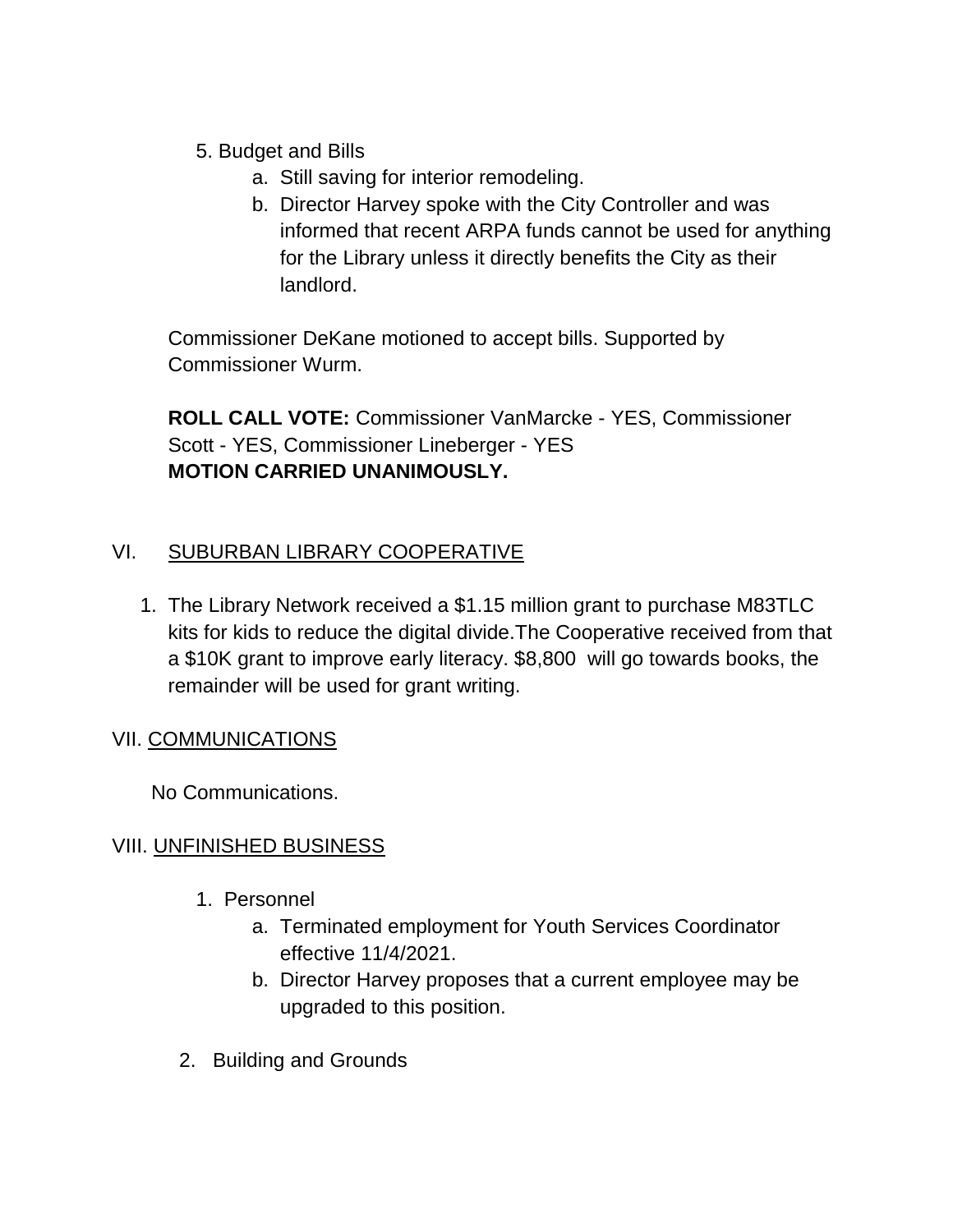a. The City hired a contractor to remove and replace the concrete at the south entrance, who in turn hired a subcontractor to do the work. The subcontractors damaged all five support beams for the canopy, the landscaping brick pavers, and one bike rack. Director Harvey spoke with Engineering and they are arranging the repairs.

### IX. NEW BUSINESS

- 1. Collection Development Policy and Request for Reconsideration Form have been sent to the attorney for review.
- 2. Class Visit Policy

Motion by Commissioner DeKane to replace the Class Visit Policy with a procedure. Supported by Commissioner Scott.

**ROLL CALL VOTE:** Commissioner VanMarcke - YES, Commissioner Wurm- YES, Commissioner Lineberger - YES. **MOTION CARRIED UNANIMOUSLY.**

3. Proctoring Exams Policy

Motion by Commissioner Lineberger to replace the Class Visit Policy with a procedure. Supported by Commissioner DeKane.

**ROLL CALL VOTE:** Commissioner VanMarcke - YES, Commissioner Wurm- YES, Commissioner Scott- YES. **MOTION CARRIED UNANIMOUSLY.**

- 4. STEM Kits
	- a. The library would like to create a Library of Things that patrons can checkout. Currently, the library offers 14 mobile wifi hotspots for patrons to check out, which are popular. Examples of potential items include laptops, gardening tools, bakeware, etc. Items would be nonholdable.